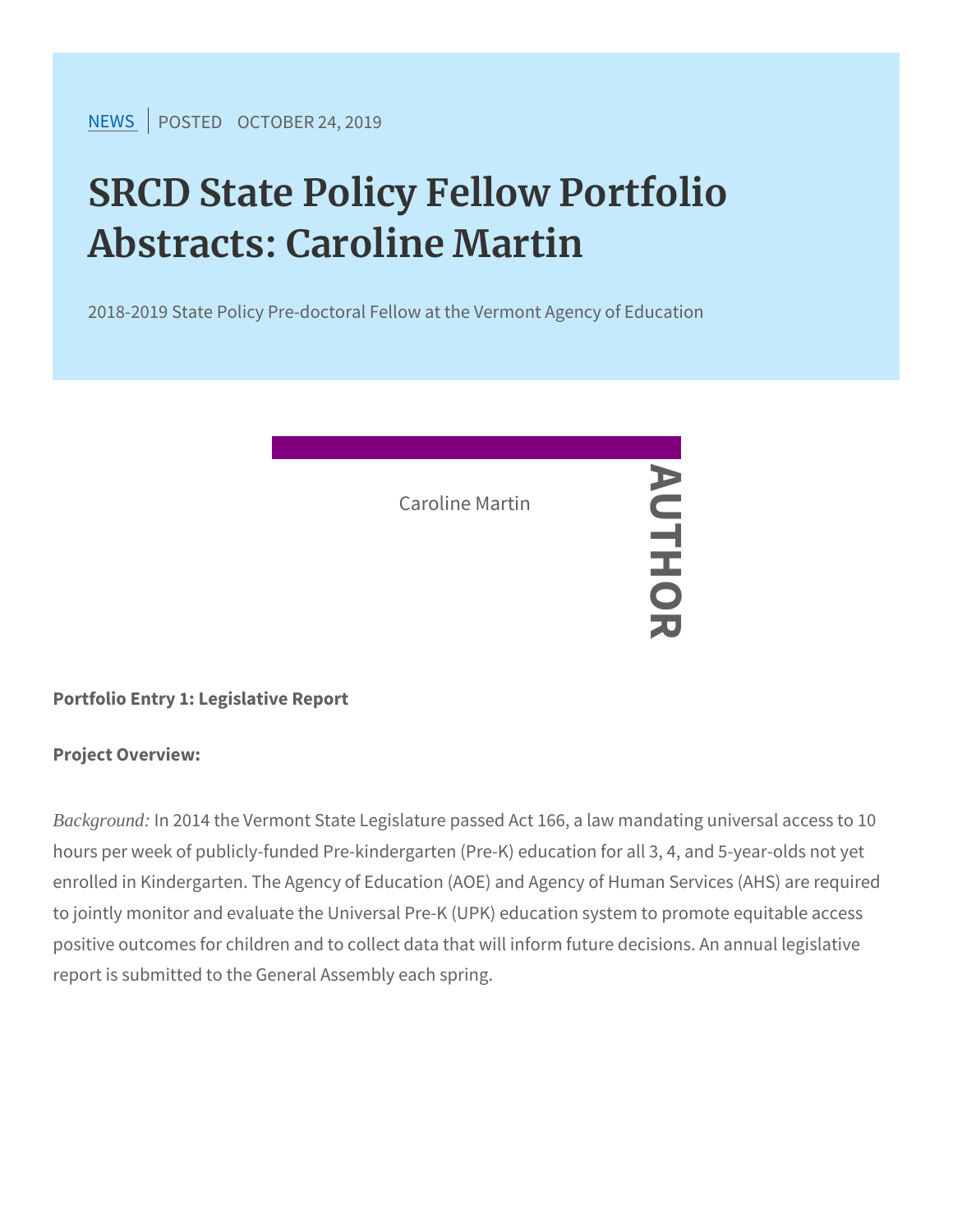*Goal:* To develop a legislative report outlining 2017-18 UPK programmatic details, the quality of public and private Pre-K programs, and the school readiness of children participating in UPK.

## **Contributions of Fellow:**

- Served as project co-lead to coordinate and compile data sources across Agency divisions
- Analyzed state administrative data sources to report on all required information related to Vermont's publicly-funded Pre-K education system
- Prepared report document by creating data tables and charts, and writing descriptive summaries of results
- Incorporated edits and feedback from staff across Agencies

**Activity Focus Keywords:** Administrative Data, Data Analysis, Data Visualization, Evaluation, Written Report **Policy Area Keywords:** Pre-kindergarten (Pre-K), School Readiness, State-Funded Preschool

# **Portfolio Entry 2: Universal Pre-Kindergarten (UPK) Research-Practice Partnerships**

#### **Project Overview**

*Background:* The Agency of Education (AOE) currently has two ongoing research-practice partnerships related to the state's Universal Pre-kindergarten (UPK) education system. The first partnership is with the Regional Education Laboratory - Northeast and Islands (REL-NEI), which was formed during the first year of full implementation of UPK in 2016. The second contractual partnership is with the Education Development Center (EDC), which was formed in 2018 to conduct an evaluation of the UPK system as mandated by the Vermont legislature. Together, both partnerships advance research initiatives that inform the implementation of UPK (Act 166) in Vermont. Some example research topics include the analysis of enrollment patterns across demographic subgroups, characteristics of approved UPK programs and their attitudes towards UPK, the current delivery system and funding models, and parent choices regarding early care and education arrangements.

*Goal:* To support the research agendas of each research-practice partnership to help inform the continued refinement and implementation of Vermont's UPK system.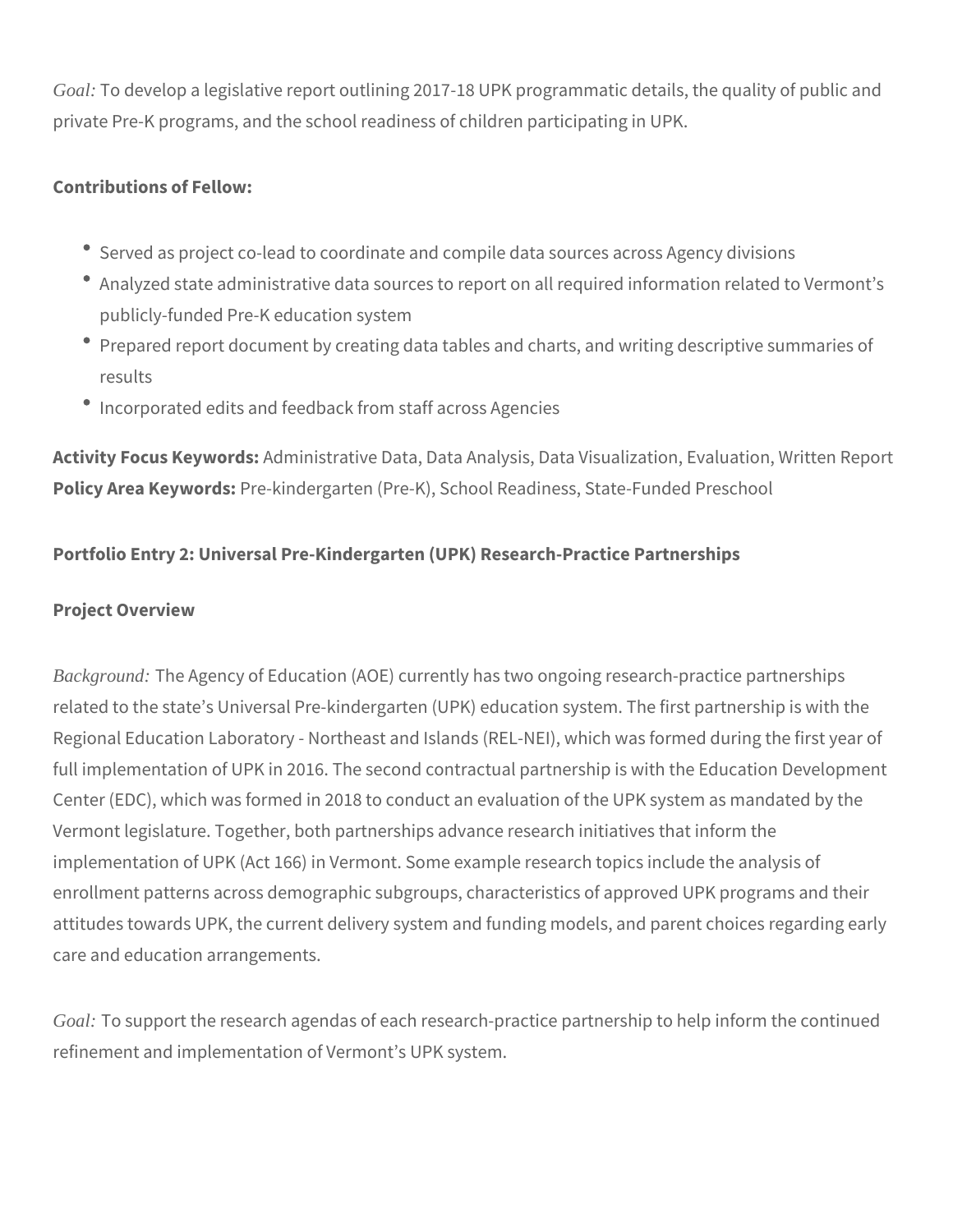## **Contributions of Fellow:**

- Participated in the design of the Pre-K Provider Survey (included as portfolio entry)
- Led Pre-K Provider Survey data collection efforts
- Contributed to literature review regarding teacher qualifications and child outcomes
- Provided feedback on project documents (e.g., family survey, interim and final reports)
- Participated in weekly partnership meetings
- Attended legislative hearings in which study findings were reported to relevant House and Senate committees

**Activity Focus Keywords:** Data Collection, Document Review, Evaluation, Implementation Research, Literature Review, Survey Design, Research-Practice Partnerships **Policy Area Keywords:** Pre-kindergarten, School Readiness, State-Funded Preschool, Quality Rating and

Improvement System (QRIS)

## **Portfolio Entry 3: Analysis of Statewide School Readiness Data**

#### **Project Overview:**

*Background:* The Agency of Education (AOE) requires all private and public prequalified Pre-kindergarten (Pre-K) education programs receiving public funding as part of Vermont's Universal Pre-K system (Act 166) to complete progress monitoring assessments for each child enrolled in Pre-K. School readiness data is collected twice annually during the Pre-K year using the Teaching Strategies GOLD (TSGOLD) assessment system. In addition, school readiness is assessed at the beginning of the Kindergarten year for all children using the Ready for Kindergarten! Survey (R4K!S) and is completed by Kindergarten classroom teachers.

*Goal:* To assist in the collection, management, and analysis of Vermont's school readiness child outcome data.

#### **Contributions of Fellow:**

Assisted in the collection of R4K!S survey data by compiling field memos, emailing survey links, tracking survey responses, and reporting to AOE staff on data collection progress.